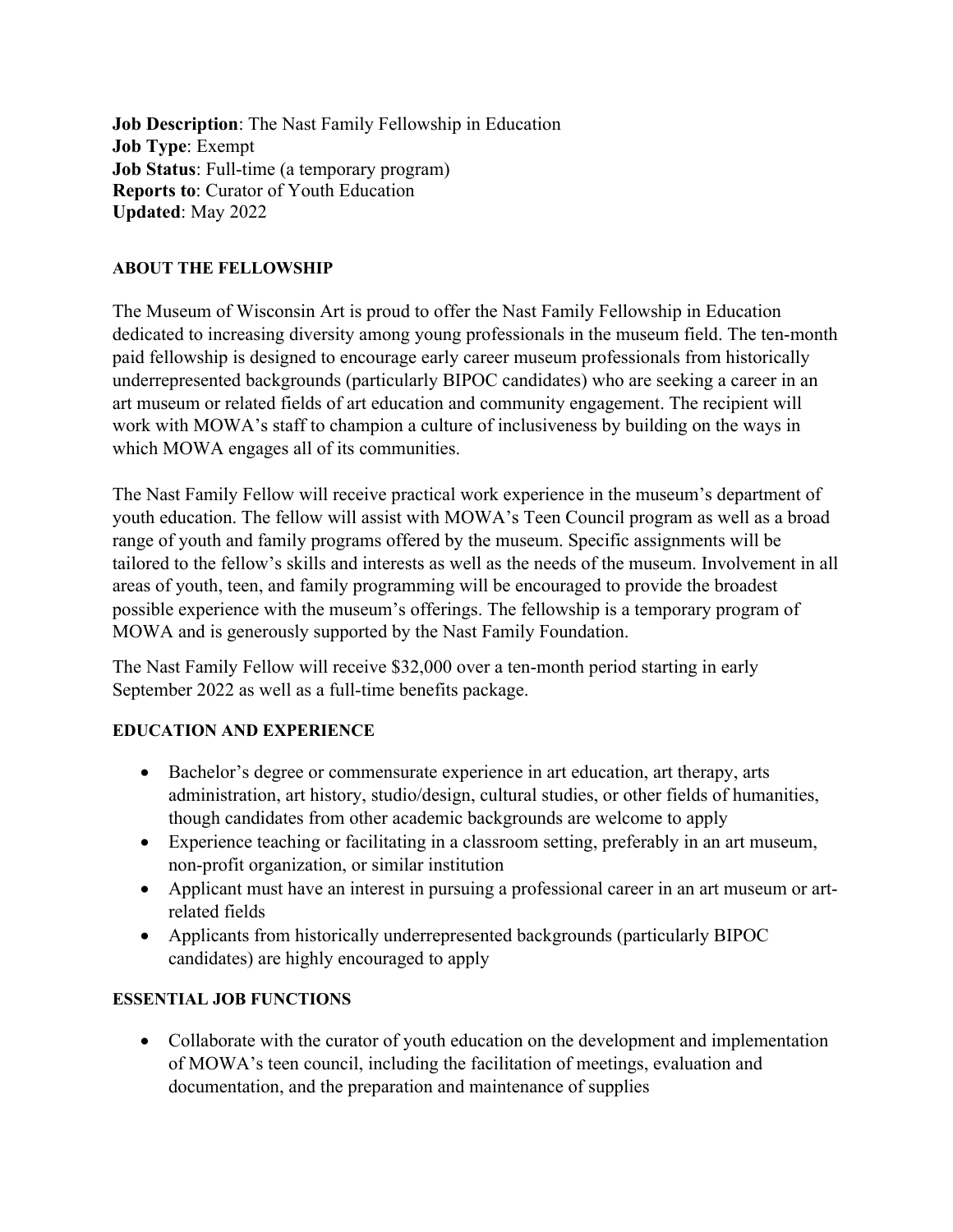- Provide logistical support for teen council classes and programs, such as contracting artists and speakers, ordering supplies, and marketing efforts
- Mentor and create a positive and engaging environment for teen council participants
- Work with teens and regional high school educators to plan and organize an annual spring exhibition featuring teen artists
- Assist the curator of youth education with the implementation of other educational programs (Second Saturdays, classes for toddlers, camps, and family workshops), which may include developing and teaching lessons, collaborating with part-time instructors and volunteers, and conducting program evaluations and documentation
- Help design and lead gallery tours for K-12 school groups, honing a personal pedagogical approach while maintaining school program standards of excellence
- Help identify schools and youth communities that are new to MOWA and strategies to foster active and ongoing engagement
- Cultivate relationships and develop written materials that will lay the foundation for program initiatives to continue beyond the fellow's ten-month tenure
- Participate in museum-wide events (such as exhibition openings and fundraising events) to gain experience in all areas of operations

## **SKILLS AND ABILITIES**

- Experience and a passion for working with youth of all abilities and interests
- Strong service driven problem-solving skills with ability to respond quickly with good judgment, mature reasoning and decision-making
- Resourceful, flexible, and a demonstrated ability to work both independently and in a highly collaborative environment
- Strong written and verbal communication skills
- Ability to manage time effectively, including prioritizing multiple projects, maintaining calendars, and balancing academic and logistical responsibilities
- Enthusiasm and desire to make an impact
- Excellent interpersonal skills and a positive attitude that supports department and museum goals
- Ability to work occasional evenings and weekends as required
- Applicants from historically underrepresented backgrounds (particularly BIPOC candidates) are highly encouraged to apply

# **PHYSICAL REQUIREMENTS**

- Maintain a stationary standing or sitting position for extended periods of time
- Be able to lift up to 30 pounds